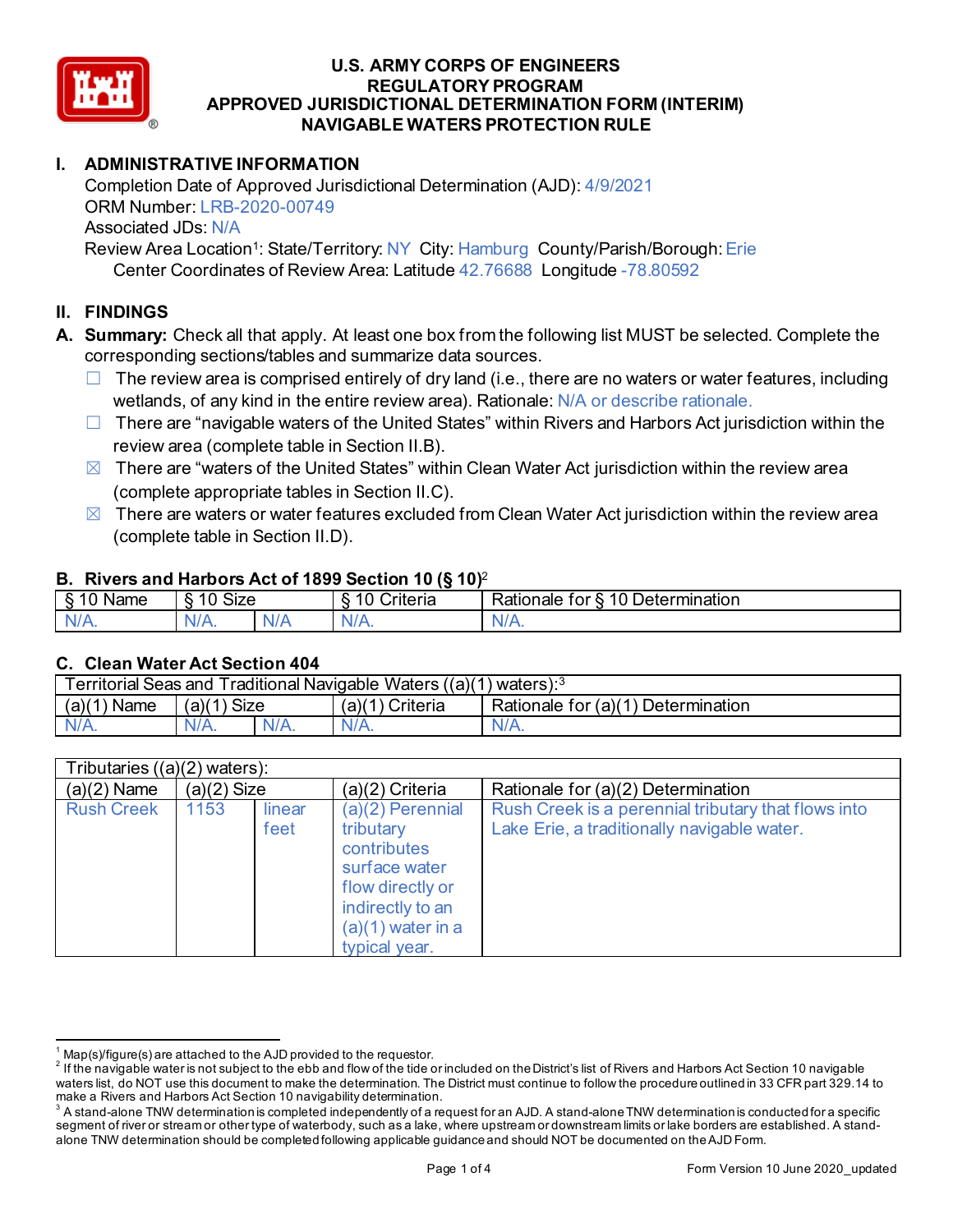

| Lakes and ponds, and impoundments of jurisdictional waters $((a)(3)$ waters): |               |         |                    |                                    |  |  |
|-------------------------------------------------------------------------------|---------------|---------|--------------------|------------------------------------|--|--|
| (a)(3)<br><sup>1</sup> Name                                                   | $(a)(3)$ Size |         | (a)(3)<br>Criteria | Rationale for (a)(3) Determination |  |  |
|                                                                               | $N/A$ .       | $N/A$ . |                    | $N/A$ .                            |  |  |

| Adjacent wetlands $((a)(4)$ waters): |               |                  |                                                                                                 |                                                                                 |  |  |
|--------------------------------------|---------------|------------------|-------------------------------------------------------------------------------------------------|---------------------------------------------------------------------------------|--|--|
| $(a)(4)$ Name                        | $(a)(4)$ Size |                  | (a)(4) Criteria                                                                                 | Rationale for (a)(4) Determination                                              |  |  |
| <b>Wetland 1</b>                     | 7.51          | $\text{acre}(s)$ | $(a)(4)$ Wetland<br>separated from<br>an $(a)(1)-(a)(3)$<br>water only by a<br>natural feature. | Wetland 1 is separated from Rush Creek by a berm<br>approximately 25 feet wide. |  |  |

## **D. Excluded Waters or Features**

| Excluded waters $((b)(1) - (b)(12))$ : <sup>4</sup> |                       |                  |                                    |                                                                                                                                                                                                                                                                                                                                                                                                                                                                                                                                                                                                                                                                                                                                                                                                                                                |  |
|-----------------------------------------------------|-----------------------|------------------|------------------------------------|------------------------------------------------------------------------------------------------------------------------------------------------------------------------------------------------------------------------------------------------------------------------------------------------------------------------------------------------------------------------------------------------------------------------------------------------------------------------------------------------------------------------------------------------------------------------------------------------------------------------------------------------------------------------------------------------------------------------------------------------------------------------------------------------------------------------------------------------|--|
| <b>Exclusion Name</b>                               | <b>Exclusion Size</b> |                  | Exclusion <sup>5</sup>             | <b>Rationale for Exclusion Determination</b>                                                                                                                                                                                                                                                                                                                                                                                                                                                                                                                                                                                                                                                                                                                                                                                                   |  |
| <b>Wetland 2</b>                                    | 0.11                  | $\text{acre}(s)$ | $(b)(1)$ Non-<br>adjacent wetland. | The wetland is a shallow surface concave<br>depression that collects water and holds it long<br>enough to provide wetland characteristics but<br>does not drain to any $(a)(1)-(a)(3)$ waters.<br>Photos included within the delineation report and<br>a review of aerial imagery show no natural or<br>artificial barrier between the wetland and Rush<br>Creek which is about 100 feet to the north. The<br>NRCS/USDA Web Soil Survey "Flood Frequency<br>Class" rating is "none" which means flooding is<br>not probable. The chance of flooding is nearly 0<br>percent in any year. All resources reviewed<br>support the determination that the wetland<br>doesn't directly abut an a(1)-a(3) waters, are not<br>separated from an a(1)-a(3) waters by a natural<br>or man-made feature and are not adjacent to an<br>$a(1)-a(3)$ waters. |  |
| <b>Wetland 3</b>                                    | 0.15                  | $\text{acre}(s)$ | $(b)(1)$ Non-<br>adjacent wetland. | The delineation indicated no drainages or<br>tributaries are within the vicinity of the wetland.<br>The wetland is a shallow surface concave<br>depression that collects water and holds it long<br>enough to provide wetland characteristics but<br>does not drain to any $(a)(1)-(a)(3)$ waters.<br>Photos included within the delineation report and<br>a review of aerial imagery show no natural or<br>artificial barrier between the wetland Rush<br>Creek, which is about 530 feet to the north. The                                                                                                                                                                                                                                                                                                                                    |  |

 $^4$  Some excluded waters, such as (b)(2) and (b)(4), may not be specifically identified on the AJD form unless a requestor specifically asks a Corps district to do so. Corps districts may, in case-by-case instances, choose to identify some or all of these waters within the review area.

 $^5$  Because of the broad nature of the (b)(1) exclusion and in an effort to collect data on specific types of waters that would be covered by the (b)(1) exclusion, four sub-categories of (b)(1) exclusions were administratively created for the purposes of the AJD Form. These four sub-categories are not new exclusions, but are simply administrative distinctions and remain (b)(1) exclusions as defined by the NWPR.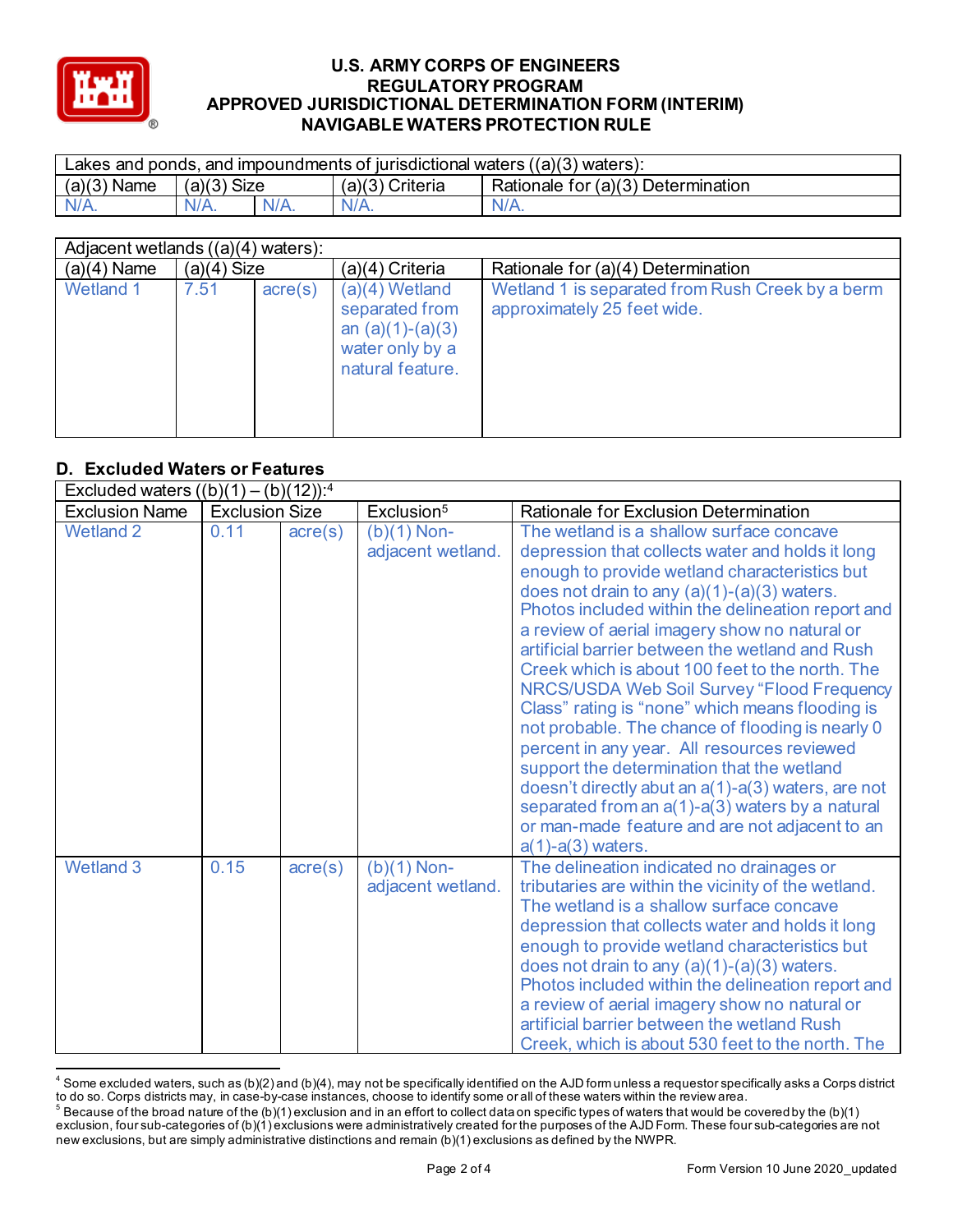

| Excluded waters $((b)(1) - (b)(12))$ : <sup>4</sup> |                       |                  |                                    |                                                                                                                                                                                                                                                                                                                                                                                                                                                                                                                                                                                                                                                                                                                                                                                                                                                                                                                                                        |  |  |
|-----------------------------------------------------|-----------------------|------------------|------------------------------------|--------------------------------------------------------------------------------------------------------------------------------------------------------------------------------------------------------------------------------------------------------------------------------------------------------------------------------------------------------------------------------------------------------------------------------------------------------------------------------------------------------------------------------------------------------------------------------------------------------------------------------------------------------------------------------------------------------------------------------------------------------------------------------------------------------------------------------------------------------------------------------------------------------------------------------------------------------|--|--|
| <b>Exclusion Name</b>                               | <b>Exclusion Size</b> |                  | Exclusion <sup>5</sup>             | Rationale for Exclusion Determination                                                                                                                                                                                                                                                                                                                                                                                                                                                                                                                                                                                                                                                                                                                                                                                                                                                                                                                  |  |  |
|                                                     |                       |                  |                                    | NRCS/USDA Web Soil Survey "Flood Frequency<br>Class" rating is "none" which means flooding is<br>not probable. The chance of flooding is nearly 0<br>percent in any year. All resources reviewed<br>support the determination that the wetland<br>doesn't directly abut an a(1)-a(3) waters, are not<br>separated from an a(1)-a(3) waters by a natural<br>or man-made feature and are not adjacent to an<br>$a(1)-a(3)$ waters.                                                                                                                                                                                                                                                                                                                                                                                                                                                                                                                       |  |  |
| <b>Wetland 4</b>                                    | 3.26                  | $\text{acre}(s)$ | $(b)(1)$ Non-<br>adjacent wetland. | The delineation indicated no drainages or<br>tributaries are within the vicinity of the wetland.<br>The wetland is a shallow surface concave<br>depression that collects water and holds it long<br>enough to provide wetland characteristics but<br>does not drain to any $(a)(1)-(a)(3)$ waters.<br>Photos included within the delineation report and<br>a review of aerial imagery show no natural or<br>artificial barrier between the wetland Rush<br>Creek, which is about 550 feet to the north. The<br><b>NRCS/USDA Web Soil Survey "Flood Frequency</b><br>Class" rating is "none" which means flooding is<br>not probable. The chance of flooding is nearly 0<br>percent in any year. All resources reviewed<br>support the determination that the wetland<br>doesn't directly abut an a(1)-a(3) waters, are not<br>separated from an a(1)-a(3) waters by a natural<br>or man-made feature and are not adjacent to an<br>$a(1)-a(3)$ waters. |  |  |

# **III. SUPPORTING INFORMATION**

**A. Select/enter all resources** that were used to aid in this determination and attach data/maps to this document and/or references/citations in the administrative record, as appropriate.

 $\boxtimes$  Information submitted by, or on behalf of, the applicant/consultant: Wetland Delineation Report submitted 6/11/2020

This information is sufficient for purposes of this AJD.

Rationale: Wetland delineation was submitted with accurate, completed data sheets, photographs, NWI map, web soil survey with hydric soil ratings and other supporting information.

- $\Box$  Data sheets prepared by the Corps: Title(s) and/or date(s).
- ☒ Photographs: Aerial: Google earth images from 1985 through 2018
- $\boxtimes$  Corps site visit(s) conducted on: 10/6/2020
- ☐ Previous Jurisdictional Determinations (AJDs or PJDs): ORM Number(s) and date(s).
- ☐ Antecedent Precipitation Tool: *provide detailed discussion in Section III.B*.
- ☒ USDA NRCS Soil Survey: Erie County, reviewed on 4/9/2021
- ☒ USFWS NWI maps: Reviewed on 4/9/2021